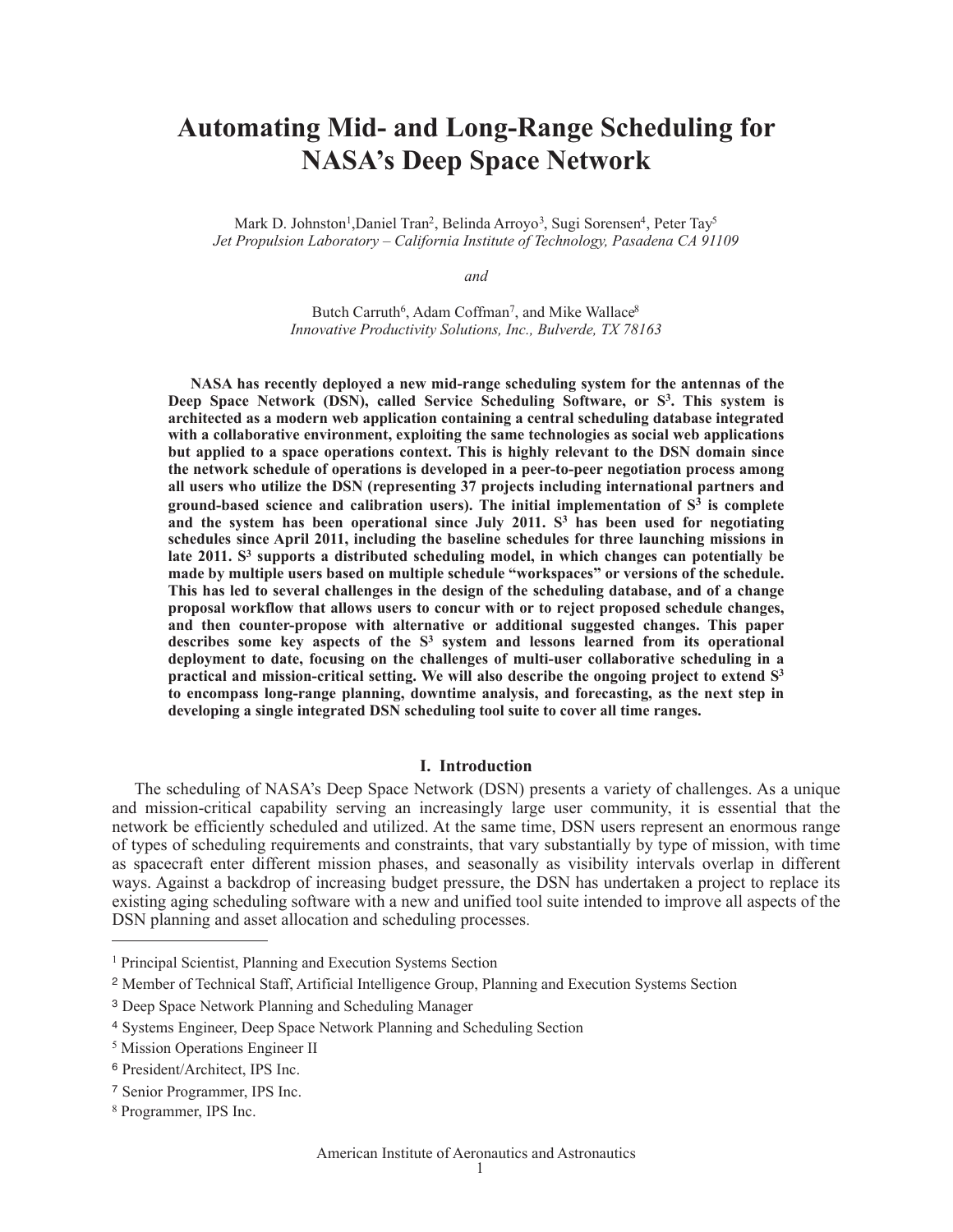In this paper we first give a general overview of the DSN and the nature of its scheduling problem, followed by a brief description of the scheduling process and software systems (Section II). We then describe the Service Scheduling Software (SSS, or S<sup>3</sup>) system, covering some key design elements as well as operational lessons learned from its initial deployment phase (Section III). This is followed by a description of the ongoing extension of  $S<sup>3</sup>$  to encompass long-range planning and forecasting functionality (Section IV). Finally we summarize progress to date and plans for future work in our conclusions (Section V).

# **II. Deep Space Network Scheduling Overview**

NASA's Deep Space Network<sup>1-3</sup> (DSN) is comprised of a set of large (34m and 70m diameter) antennas and the associated equipment required to communicate with spacecraft, from those in high Earth orbit to the most distant man-made objects. These antennas are situated at three Deep Space Communications Complexes (DSCC), as listed in Table 1. The complexes are spaced roughly equally in longitude, to provide round the clock coverage for missions anywhere in space. Although capabilities vary from one antenna to another, and one complex to another, overall the DSN provides a range of S-, X-, and Ka-band up- and downlink services to all of NASA's and a number of international partner missions. These services include support for spacecraft telemetry, command, and tracking, as well as radio science, radio astronomy and Very Long Baseline Interferometry (VLBI), radar, and calibration.

Currently the DSN supports 37 spacecraft or service users, counting all those with regular requirements for scheduled time on any antenna. The mission users span a wide range of distance and orbit type: high earth orbit, lunar orbit, solar orbit, probes at Mercury, Venus, Mars, and Saturn (and en route to Jupiter and Pluto/Charon), and the asteroids, out to the two Voyager spacecraft in interstellar space. Ground-based users conduct radio science and radio astronomy using the antennas, including coordinated programs with international partners. Other activities that must be scheduled include routine and special maintenance, and calibration, engineering, and test activities. The collected set of DSN users presents a very wide range of usage requirements due to their different designs and operating modes. Some require occasional contacts representing only a few hours per week, ranging upwards to continuous coverage during certain mission phases, such as post-launch and during critical mission events. At the present time, a typical week includes about 500 scheduled activities on the antennas of the three DSN complexes.

| <b>Complex</b>      | <b>GDSCC</b>                  | <b>CDSCC</b>             | <b>MDSCC</b>            |
|---------------------|-------------------------------|--------------------------|-------------------------|
| Location            | Goldstone,<br>California, USA | Canberra,<br>Australia   | Madrid.<br>Spain        |
| Longitude           | $117^\circ$ W                 | $149^\circ$ E            | $4^{\circ}$ W           |
| Latitude            | $35^\circ$ N                  | $35^\circ$ S             | $40^{\circ}$ N          |
| <b>Antennas</b>     | $1 - 70m$<br>$5 - 34m$        | $1 - 70m$<br>$2 - 34m$   | $1 - 70m$<br>$3 - 34m$  |
| <b>Capabilities</b> | S, X, Ka                      | S, X<br>Ka downlink only | S.X<br>Ka downlink only |

**Table 1. Deep Space Network communications complexes and some of their characteristics**

## **A. Phases of the DSN scheduling process**

The DSN scheduling process consists of three phases, which do not have sharply defined boundaries. Below we describe these phases as they exist today; later in this paper we discuss plans for how they may change in the future.

*Long-Range Planning and Forecasting.* In today's system, long-range planning is based on user-provided highlevel requirements, specified in the form of a spreadsheet that is interpreted by analysts and entered into a database at JPL. The forecast software employs a statistical allocation method<sup>4, 5</sup> to estimate when these requirements translate into DSN loading over various time frames. Long-range planning has several major purposes:

- studies and analyses: periods of particular interest or concern are examined to determine where there is likely contention among missions, for example around launches or critical mission events (maneuvers, planetary orbit insertion or landings), or when construction of a new DSN antenna is under investigation
- downtime analysis: identifying periods of time when necessary antenna or other maintenance can be scheduled, attempting to minimize the impact on missions
- future mission analysis: in proposal phase, missions can request analysis of their proposed DSN coverage as part of assessing and costing proposals for new missions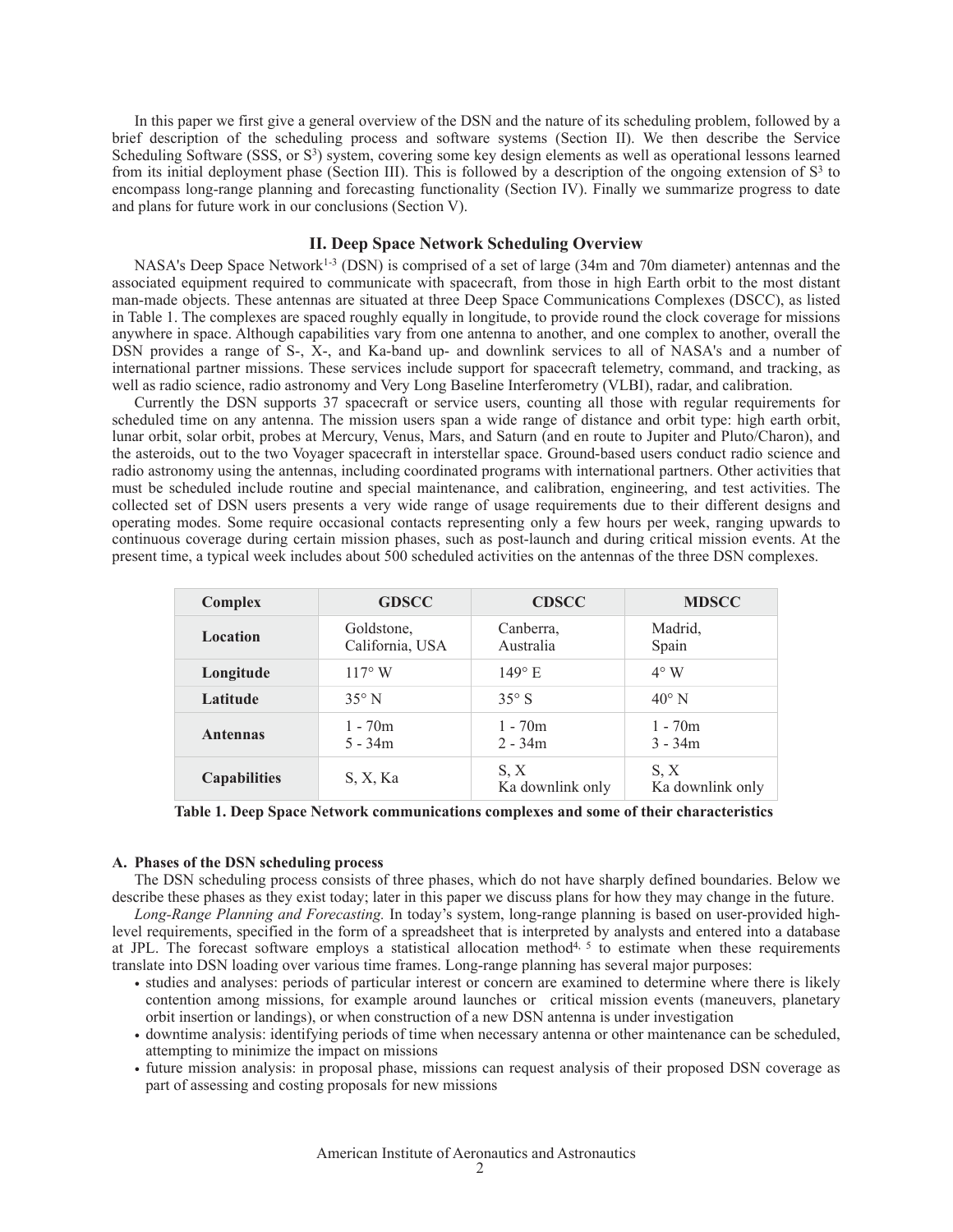The time range for long-range planning is generally 6 months or more into the future, sometimes as much as years.

*Mid-Range Scheduling.* The mid-range scheduling phase is when detailed user requirements are specified, integrated, negotiated, and all tracking activities finalized in the schedule. Starting at roughly 4-5 months before execution, users specify their detailed scheduling requirements on a rolling weekly basis. These requirements include:

- tracking time and services required
- constraining time intervals and relationships (e.g. minimum and maximum gaps)
- visibility constraints
- flexibilities

A more detailed discussion of these requirements and flexibilities is included below in Section III.C; more detail is provided elsewhere<sup>6, 7</sup>.

Once the deadline passes and all requirements are in, the full set is integrated into an initial schedule where conflicts are reduced by taking advantage of whatever flexibilities have been specified. There follows an optimization step where an experienced DSN scheduler interactively edits the schedule and further reduces conflicts by taking advantage of unspecified flexibilities and making further adjustments. At the conclusion of this phase, the schedule usually contains a fewer than 30 conflicting sets of activities. It is then released to the scheduling user community who negotiate to reduce conflicts and further optimize coverage for their missions. This phase generally lasts 7-8 working days, after which the schedule is conflict free or has only waived conflicts for specific reasons. This is considered the "negotiated schedule" that missions use to plan their integrated ground and spacecraft activities, including the development of onboard command loads based in part on the DSN schedule.

Following this point, changes to the schedule may still occur, but new conflicts may not be introduced. There is a continuing low level of no-impact changes and negotiated changes that occur all the way down to real time.

*Near Real-time Scheduling.* The (near) real-time phase of DSN scheduling starts roughly eight weeks from execution and includes the period through execution of all the scheduled activities. Late changes may occur for various reasons (sometimes impacting the mid-range phase as well):

- users may have additional information or late changes to requirements for a variety of reasons
- DSN assets (antennas, equipment) may experience unexpected downtimes that require adjustments to the schedule to accommodate
- spacecraft emergencies may occur that require extra tracking or changes to existing scheduled activities
- For many missions that are sequenced well in advance, late changes cannot be readily accommodated.

### **B. Status of DSN Scheduling Software**

The DSN scheduling software systems represent a collection built over many years and interfaced in a very heterogeneous manner<sup>8-10</sup>. At the present time, the different stages of the scheduling process are supported by different tools and databases as indicated in Table 2.

The DSN has undertaken an overall unification and simplification of the scheduling software systems<sup>6, 7, 11-13</sup>, of which the first increment has been operational since June 2011. This is called the Service Scheduling Software (SSS, or  $S<sup>3</sup>$ ) and has initially been applied only to the mid-range process.  $S<sup>3</sup>$  is described in more detail below.

| <b>Process Phase</b> | <b>Software tools</b><br>(software/database)                           | <b>Characteristic activities</b>                                                                                                                                                                                   |  |
|----------------------|------------------------------------------------------------------------|--------------------------------------------------------------------------------------------------------------------------------------------------------------------------------------------------------------------|--|
| Long-range           | TIGRAS (RAP version)<br>+ MADB database                                | • identify and resolve periods of contention<br>• plan for extended downtime<br>• assess proposed missions<br>• assess long range asset options                                                                    |  |
| Mid-range            | $S3$ webapp/database                                                   | • schedule normal science operations<br>• schedule pre-planned s/c activities (maneuvers, unique<br>science opportunities)<br>• generate negotiated schedules for s/c sequencing<br>· schedule network maintenance |  |
| Near Real-time       | TIGRAS (SPS version)<br>+ Service Preparation<br>System (SPS) database | • predict generation for execution<br>• reschedule due to unplanned resource unavailability<br>• respond to spacecraft emergencies<br>• activate pre-planned launch contingencies                                  |  |

**Table 2. DSN software tools that support the different phases of the DSN scheduling process.**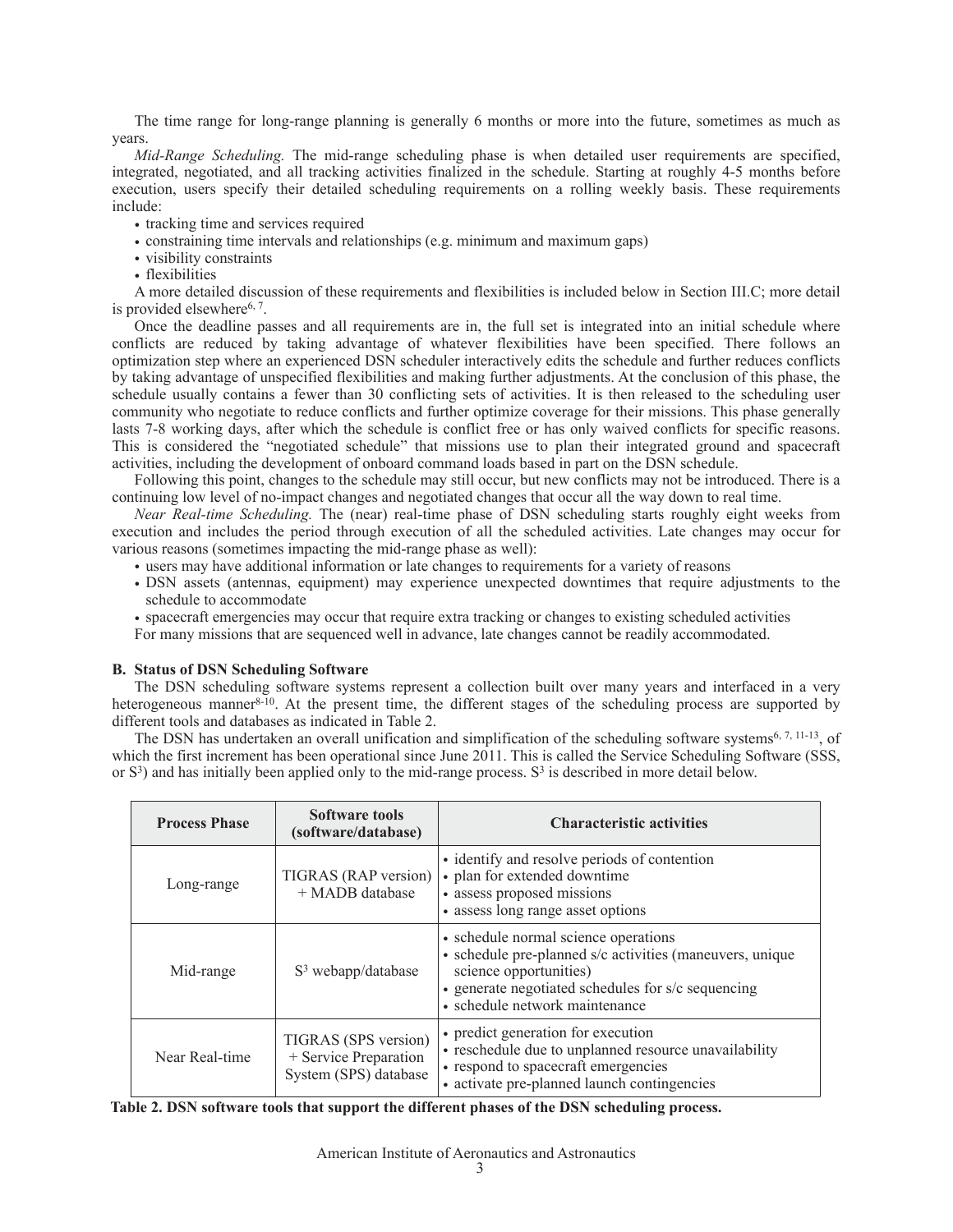At the current time, DSN is deploying the first major update to  $S<sup>3</sup>$ , as well as developing the initial stage of the replacement software for long-range planning and forecasting. In the following sections we provide an overview of  $S<sup>3</sup>$ , including lessons learned from its initial deployment and how these have been addressed. We then discuss the current development effort for the long-range planning software, and how it leverages the mid-range software design to provide an improved set of long-range planning functionalities.

## **III. DSN Service Scheduling Software**

The DSN Service Scheduling Software (SSS or S<sup>3</sup>) project has had a long gestation period, but implementation of the mid-range stage started in December 2008. The system was developed in iterations which were made available to users as prototypes in order to get early feedback. The initial operational deployment came in June 2011, and the system has been in use for requirements entry and integration since December 2010, and for negotiation since April 2011.

The mid-range scheduling process was described briefly in Sect. II.A above and has several unique characteristics worth elaborating on as the basis for several key architecture and design decisions about S3.

## **A. Mid-Range Scheduling Process Implications on S3**

Unlike other NASA network scheduling processes, DSN does not have a centralized scheduling authority that develops and publishes the schedule. Instead, the schedule is developed collaboratively via a negotiation process, on a rolling weekly basis. About 20 individual schedulers (not all of whom are full time), representing 37 DSN users, provide scheduling requirements to start the process each week. They then participate in negotiation where these requirements come into contention for oversubscribed assets. This negotiation process consists of a series of proposals and counter-proposals (typically up to around 40) that eventually converge on a mutually agreed schedule without conflicts.

Before S3, requirements were provided via email or spreadsheets or word processor documents, and integrated manually by a team dedicated to this purpose. Negotiation took place via email or face-to-face meetings or telecons. There was no generally accessible schedule database for this phase of the process.

 $S<sup>3</sup>$  provides support for all the key elements of the mid-range process, based on a modern web application and integrated, accessible database<sup>14</sup> (see Figure 1). Users can directly enter their own scheduling requirements<sup>6</sup> and verify their correctness before the submission deadline. The database in which requirements are stored is logically divided into "master" and "workspace" areas. There is a single master schedule representing mission-approved requirements and DSN activities (tracks). Each user can create an arbitrary number of workspace schedules, initially either empty or based on the contents of the master, within which they can conduct studies and 'what if' investigations, or keep a baseline for comparison with the master. These workspaces are by default private to the individual user, but can be shared as readable or read-write to any number of other users. Shared workspaces can be viewed and updated in realtime: while there can only be one writer at a time, any number of other users can view a workspace and see it automatically update as changes are made. These aspects of the web application architecture and database design support the collaborative and shared development nature of the DSN schedule.

In addition,  $S<sup>3</sup>$  offers some additional features to facilitate collaboration, including an integrated wiki for annotated discussion of negotiation proposals, integrated chat, notifications of various events, and a propose/concur/ reject/counter workflow manager to support change proposals. Details on the design and use of the  $S<sup>3</sup>$  collaboration features are provided elsewhere<sup>14</sup>.

Underlying the web application and database is a scheduling automation component, the DSN Scheduling Engine<sup>13</sup> (DSE). The DSE provides a range of functions based on the semantics of the DSN scheduling domain, including:

- expanding scheduling requirements into tracking or other activities
- checking for and identifying conflicts in the schedule, i.e. situations that violate any DSN scheduling rules
- checking for and identifying requirement violations in the schedule, i.e. situations where activities in the schedule do not meet the user's specified requirements and constraints
- deconfliction algorithms that attempt to reduce conflicts or violations while preserving satisfied requirements

The DSE is based on a distributed session-oriented infrastructure running the ASPEN planning system (refs) with a DSN domain adaptation layer (refs).

In the following we focus on some specific design elements of  $S<sup>3</sup>$  and the DSE, as the basis both for "lessons learned" as well as the extension to long-range planning functionality.

#### **B. S3 Key Design Elements**

Figure 1 shows a block diagram illustrating the main elements of the  $S<sup>3</sup>$  design. Users interact with the system as indicated on the left, via a web browser that communicates securely with the web application running on a server at JPL. A wiki is used to record general information about scheduling process status, as well as details relevant to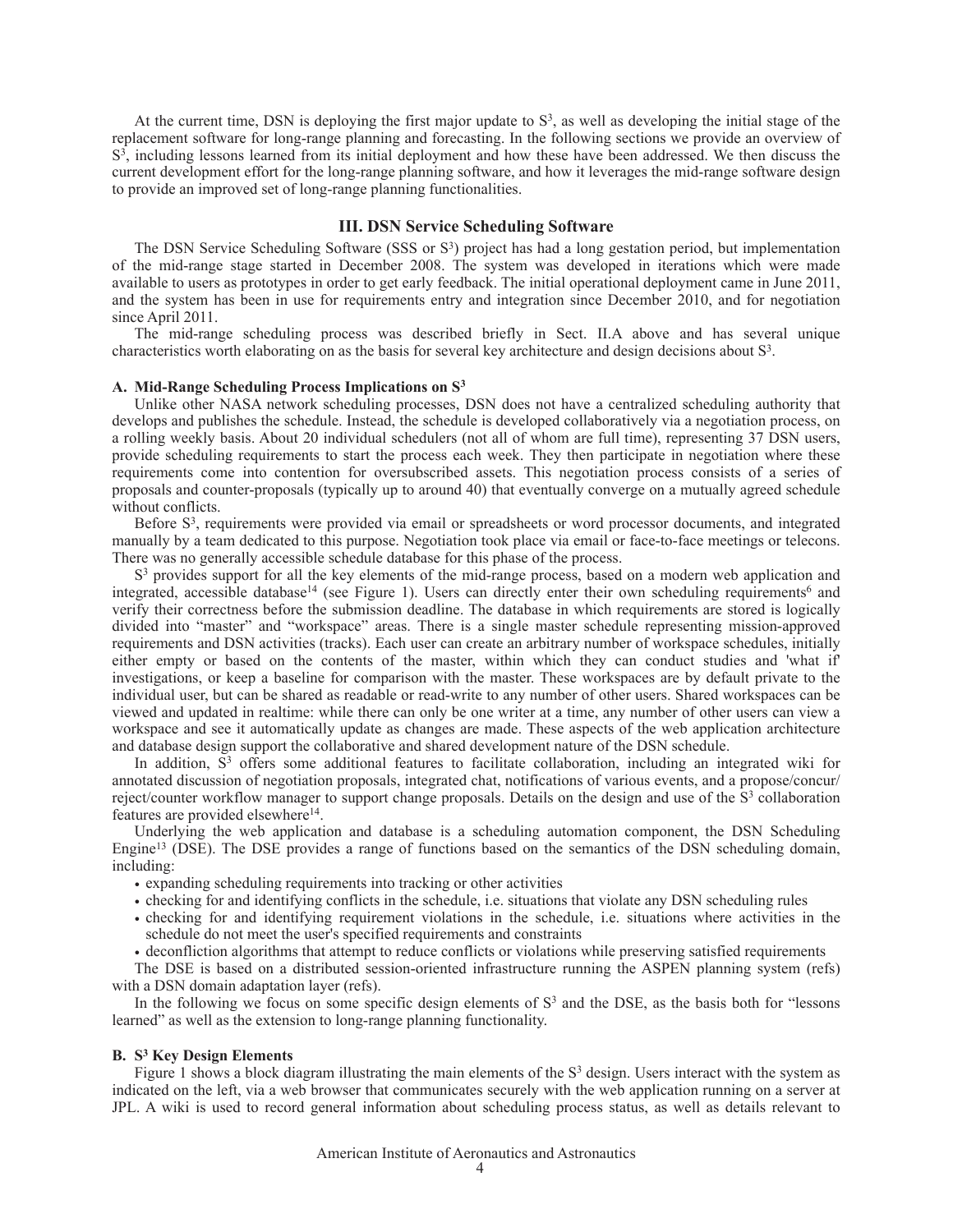

Figure 1. Block diagram of S<sup>3</sup> software elements and how the user interacts with the system.

negotiations in progress and to individual user scheduling requirements. File imports and exports are directly via the browser to/from the web application. Notifications of various events (proposal status changes, shared workspaces, new conflicts) are provided via an in-application mechanism, but at least twice a day an email notice is sent as a reminder of current negotiation status.

The central database is Oracle and stores schedule and requirement data for both the baseline master schedule as well as a large number of user workspaces. The scheduling engine (DSE) runs in a distributed manner on separate hosts and communicates via a Java Messaging System messagebus with the web application. The DSE Schedule Manager Application (SMA) mediates requests for new scheduling sessions on behalf of webapp users, and each user session is dedicated to an Aspen instance via the Aspen Manager Application (AMA). While there is only one instance of the  $S<sup>3</sup>$  web app running at a time, there are about 100 AMA/Aspen instances available, to eliminate any delays when users require the services of the scheduling engine.

### **C. DSN Scheduling Requests**

One of the key innovations at the heart of  $S<sup>3</sup>$  is the notion of *request-driven scheduling*, that is, the schedule is determined not by specific track allocations (which are an output product of the process) but by scheduling requests, requirements, and constraints that represent a service-oriented approach to scheduling. The intent is to move towards a more abstract basis for scheduling, where users are allocated services that can be more flexibly provided by the network. Scheduling requests as implemented in  $S<sup>3</sup>$  include the following types of information. Note that much of this is optional, i.e. either by defaulting or as only relevant if some dependent choices require elaboration.

DSN users represent their needs to the S<sup>3</sup> software system as *scheduling requests*. The main elements of a scheduling request are:

- *Service specification*. S<sup>3</sup>, via the DSE, provides an abstraction level on top of DSN asset specifications that may be referenced by users much more simply than specifying all of the possible options. At the physical level, the spacecraft onboard electronics (frequency band, data rates, encoding), radiated power, distance, along with the DSN antennas, receivers and transmitters and other equipment, determine what space and ground configurations are feasible. The abstraction level provided in  $S<sup>3</sup>$  is called a "service alias" such that a single service alias encapsulates a wide range of options, preferences, and associated information that is required to schedule the network. For example:
	- some users need the added sensitivity of more than one antenna at a time and so must be scheduled as antenna arrays using two or more antennas at once<sup>15</sup> (as many as four at a time)
	- for navigation data, there are special ranging scenarios that alternate the received signal between the spacecraft and a nearby quasar, over a baseline that extends over multiple DSN complexes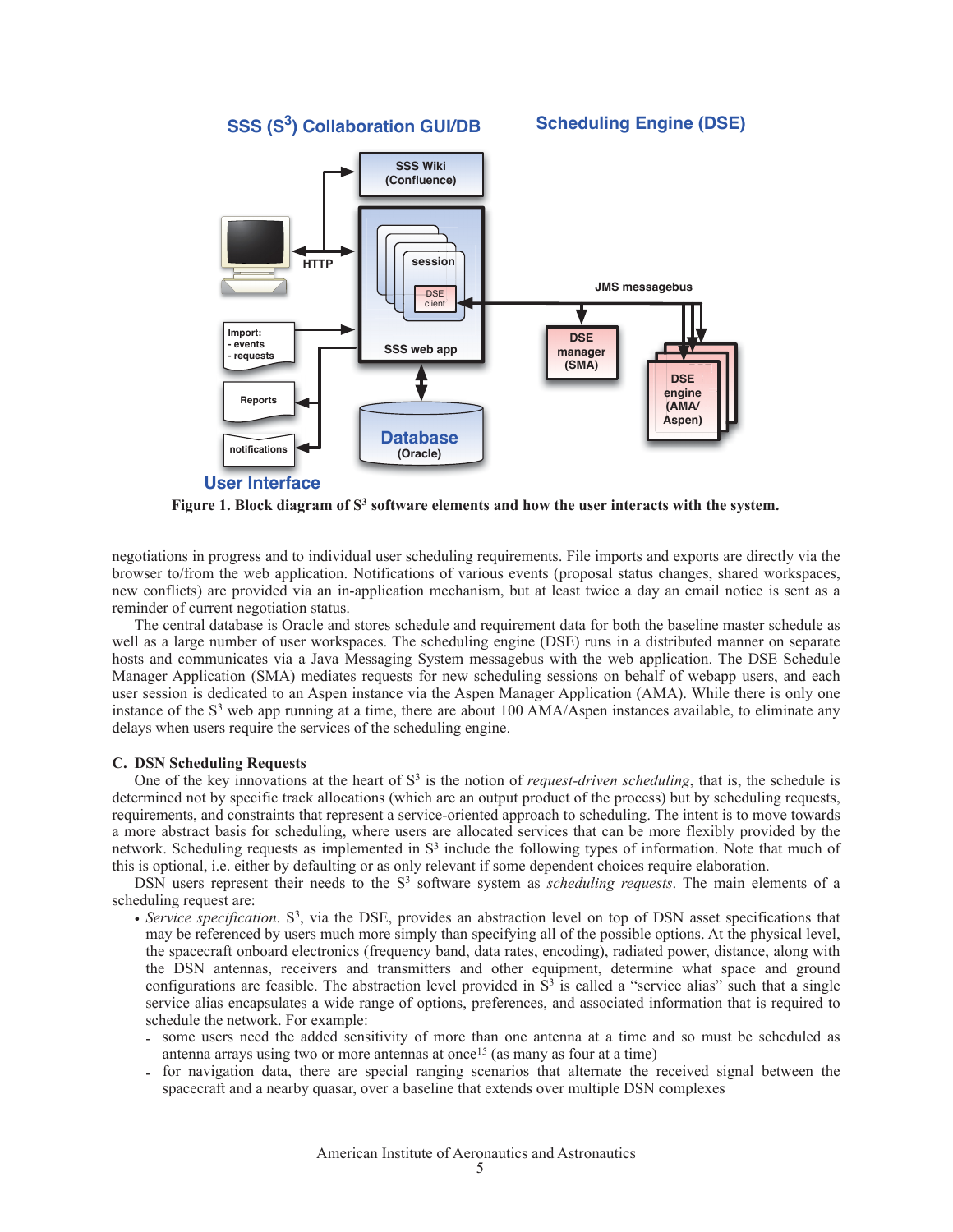- for Mars missions, there is a capability for a single antenna to communicate with several spacecraft at once (called Multiple Spacecraft Per Aperture, or MSPA): while more than one at a time may be sending data to Earth, only one at a time may be receiving an uplink
- A more detailed description of service alias functionality is provided below.

• *Timing constraints*. Users need a certain amount of communications contact time in order to download data and upload new command loads, and for obtaining navigation data. How this time is to be allocated is subject to many options, including whether it must be all in one interval or can be spread over several, and whether and how it is related to external events and to spacecraft visibility. Among the factors that can be specified in a schedule request are:

- reducible: whether and how much the requested time can be reduced, for example to resolve conflicts
- extendable: whether and how much the request time can be extended, should the option exist
- splittable: whether the time must be provided in one unbroken track, or can be split into two or more separate tracks
- split duration: if splittable, the minimum, maximum, and preferred durations of the split segments; the maximum number of split segments
- split segment overlap: if the split segments must overlap each other, the minimum, maximum, and preferred duration of the overlaps
- split segment gaps: if the split segments must be separated, the minimum, maximum, and preferred duration of the gaps
- viewperiods: periods of visibility of a spacecraft from a ground station, possibly constrained to special limits (rise/set, other elevation limits), and possibly padded at the boundaries
- events: general time intervals that constrain when tracks may be allocated; examples include: (a) day of week, time of day (for accommodating shift schedules, daylight, ...), (b) orbit/trajectory events (occultations, maneuvers, surface object direct view to Earth, …). Different event intervals may be combined (with optional inversion), and applied to a request.
- *Track relationships*. In some cases, contacts need to be sufficiently separated so that onboard data collection has time to accumulate data but not overfill onboard storage. In other cases, there are command loss timers that are triggered if the time interval between contacts is too long, placing the spacecraft into safemode. During critical periods, it may be required to have continuous communications from more than one antenna at once, so some passes are scheduled as backups for others.
- *Priority*. The DSN currently has a priority scheme which ranges from 1-7 with 7 being nominal tracking, and 1 representing a spacecraft emergency. Priority is relatively infrequently used, but it does have the effect that the scheduling engine will try to avoid conflicts with higher priority activities if possible. Depending on their degree of flexibility, missions trade off and compromise in order to meet their own requirements, while attempting to accommodate the requirements of others. As noted above, one of the key goals of  $S<sup>3</sup>$  is to facilitate this process of collaborative scheduling.
- *Preferences*. Most preferences are incorporated in the service alias and timing requirements described above, but some are directly representable in the scheduling request. For example, users may choose to schedule early, centered, or late with respect to the viewperiod or event timing interval.

One characteristic of DSN scheduling is that, for most users, it is common to have repeated patterns of requests over extended time intervals. Frequently these intervals correspond to explicit phases of the mission (cruise, approach, fly-by, orbital operations). These patterns can be quite involved, since they interleave communication and navigation requirements. S<sup>3</sup> provides for repeated requests, analogous to repeated or recurrent meetings in calendaring systems, in order to minimize the repetitive entry of detailed request information.

# **D. S3 Service Configurations**

One of the challenges of modeling the DSN scheduling domain is the wide range of options available for making use of the network. As previously described, one of the primary attributes of a scheduling request is the specification of the DSN services that are needed, which must be transformed into a set of specific resource reservations to satisfy the request. It has been a key element of the  $S<sup>3</sup>$  design that users can specify their needs at a more general and abstract level, and that the system will translate that into the details, ensuring the right antennas and equipment are scheduled. This has the obvious advantage that there is flexibility in the implementation of a request that can be used by the DSN systems, e.g. to optimize the schedule or to re-schedule on short notice in case assets go down. At the same time, the scheduling system needs to handle a very detailed specification of requested tracking time, down to the selection of individual antennas and equipment types to be reserved. A design to accommodate this spectrum of possibilities has been developed and implemented in the DSE, and is illustrated in Figure 2.

Each DSN service user or mission must define one or more service configurations, which are referred to by a name or "alias". Each configuration specifies the following information: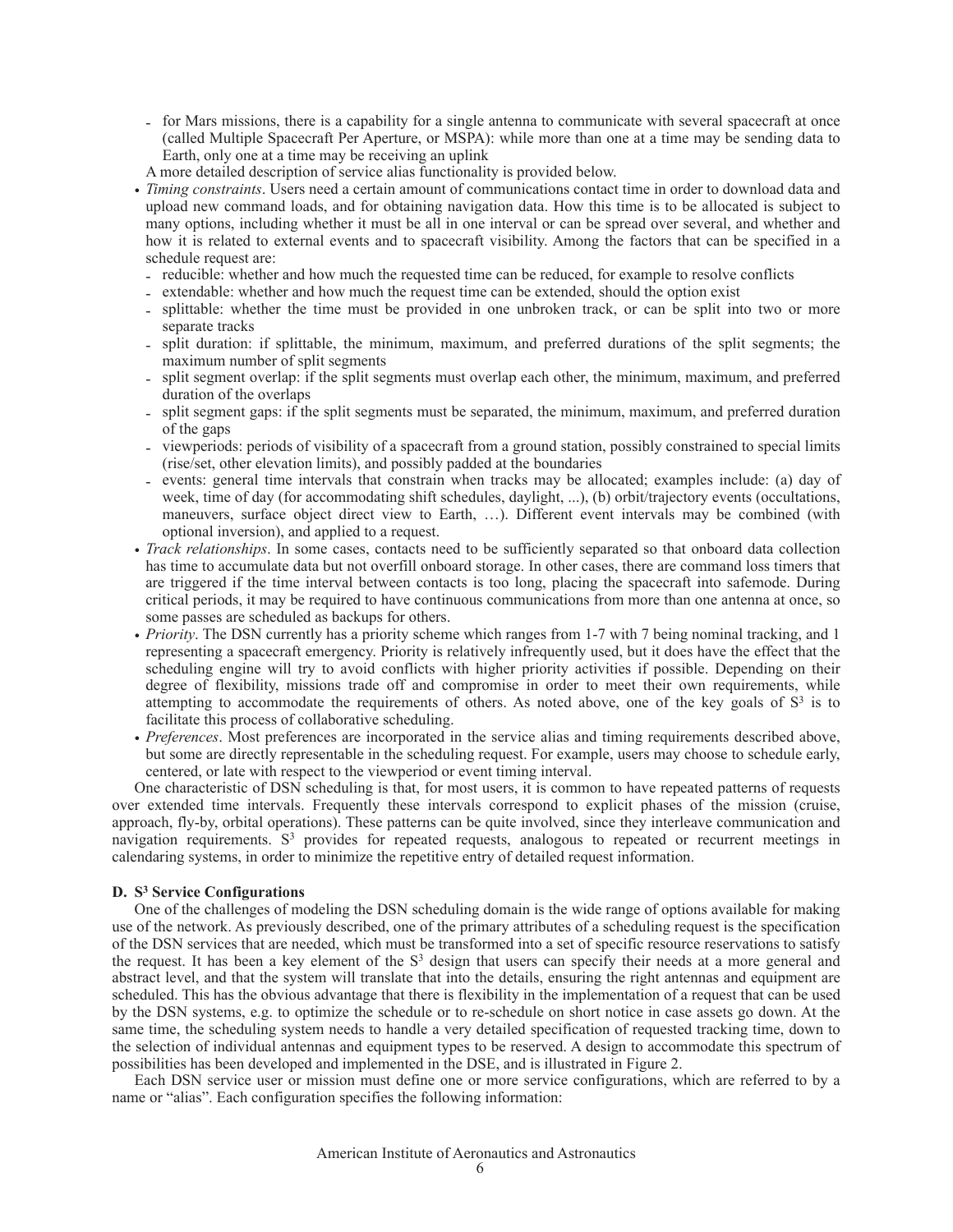

**Figure 2. An illustration of the structure of of a service alias representing a choice between a single antenna and multiple antenna (array) implementation of the same tracking duration.** *Red highlights the information related to a single-track choice (left) and blue that related to a two-antenna array choice (right). More complex aliases are used to represent up to 4-station arrays, specialized ranging tracks (DDOR), separate uplink and downlink options for multiple spacecraft tracked all at once, and maintenance activities that affect an entire complex or the entire DSN at once.*

- one or more choices for how antennas and equipment can be allocated to meet the user's DSN requirements
- for each choice, which sets of antenna and equipment are acceptable
- for each antenna/equipment combination, what are the default values for associated tracking parameters:
- setup and teardown time before and after the track
- the 16 character activity description for the track
- a standardized work category used to identify the kind of activity
- if applicable, a code for a specific sequence of events that define all steps that occur during the track

A "choice" within an alias represents a high-level configuration option. For example, some missions may require either a single 70m antenna, or two or more arrayed 34m antennas. Each of these possibilities corresponds to very different antenna selections, while still satisfying the requirements of the overall service specification. Within a choice, all acceptable sets of antennas/equipment combinations must be specified, in preference order (if applicable). Antenna/equipment combinations within a single antenna choice are in the form of a single list, while those in array choices contain multiple such lists. The same antenna may play different roles within these options, for example as a reference or slave antenna depending on how the equipment is to be configured.

Depending on the nature of the activity, different times must be scheduled for the activity setup (before tracking starts) and teardown (after it completes). Typical setup times are 30 to 90 minutes, while teardown times are usually shorter. The alias definition specifies the default (minimum) setup and teardown time for each antenna/equipment option. In special circumstances these times may be lengthened, but may not be shortened without violating DSN operational rules (and causing a setup or teardown conflict).

Once aliases are defined and validated, their usage in  $S<sup>3</sup>$  is straightforward. Whenever a user creates a scheduling requirement, a service alias must be specified, simply by name. The selected alias then determines all the remaining DSN asset requirements and options, while the remainder of the requirement goes on to specify parameters such as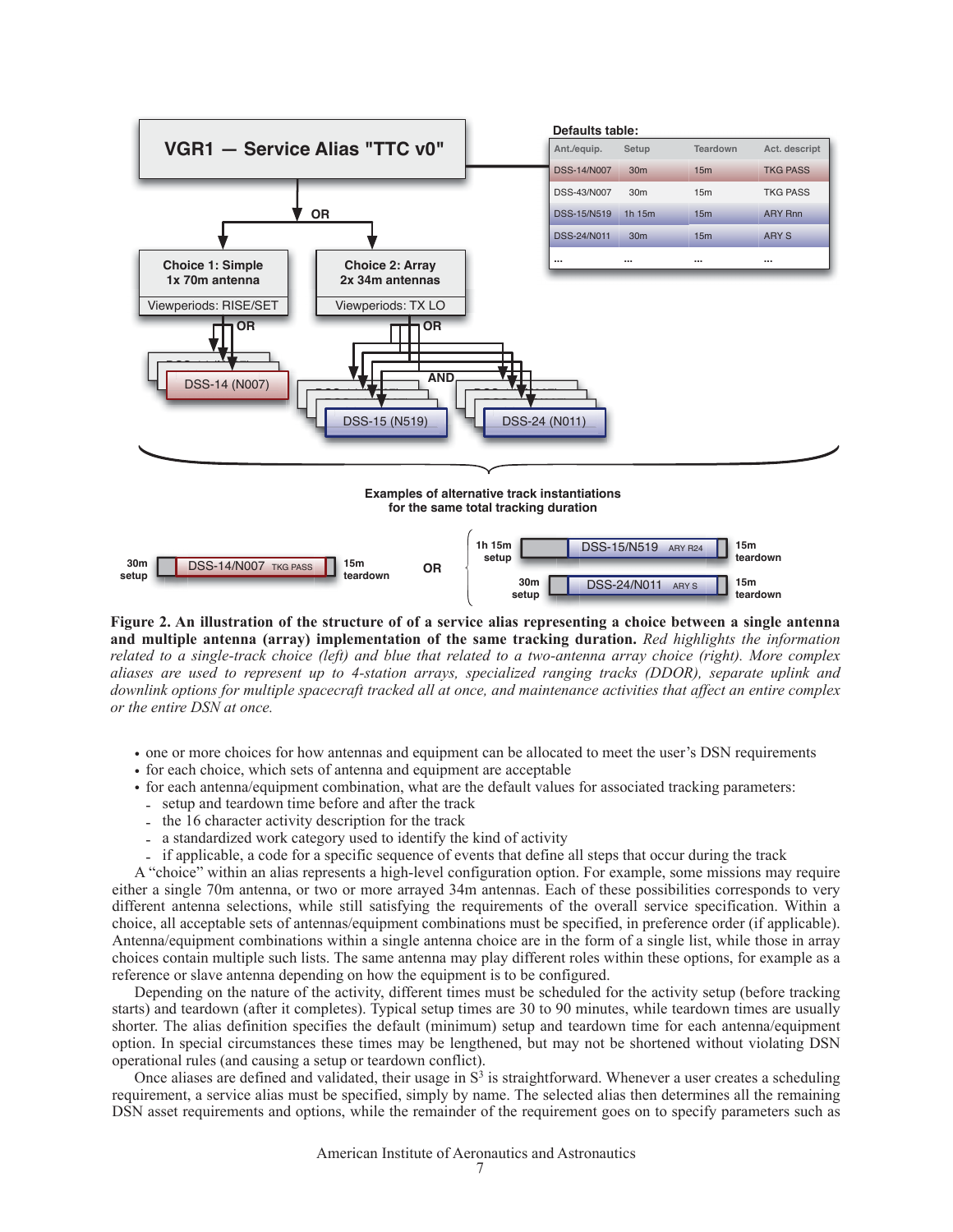timing, duration, and relationships to other tracks. By separating the definition of aliases from their usage, it becomes easier to validate them to ensure that any selection is a legal DSN configuration for that service user.

Most DSN service users will define at least several aliases corresponding to their commonly used scheduling configurations. For example, one alias might specify downlink-only configurations, while another might be used for both downlink and uplink: the latter requires the allocation of transmitters as well as receivers and decoders.

In addition to specifying which service alias applies to a given requirement,  $S<sup>3</sup>$  provides a capability for overriding the definition of that alias in any requirement in which it is used. An alias override can only *restrict* the full set of choices allowed by the alias, not add additional ones. As a result, validating the alias is sufficient to ensure that only legal configurations can be generated by the scheduling system. Examples of possible alias overrides include the following, to limit to –

- a single antenna vs. an arrayed configuration
- one or more DSN complexes (Goldstone, Canberra, or Madrid)
- a specific antenna subnet (70m, 34m, ...)
- a single specific antenna and equipment combination

As well as filtering the set of antenna and equipment choices, users can also override the default values associated with any choice. For example, a particular requirement might need an extended setup time, or customized activity description string that differs from the default. These can be specified using alias overrides.

In addition to antenna and equipment options, certain other attributes of any corresponding activities are also specified by the alias. These include:

- which kind of viewperiod must be used for scheduling, i.e. geometrical rise and set vs. higher elevation transmitter limits
- whether the activity is downlink or uplink only, which is used when scheduling MSPA activities as described in the next section
- special activity description suffixes that must be included to indicate certain types of activities
- an effective date and time range, which allows for phasing alias definitions in or out of service as ground or spacecraft configurations change

Service alias definitions are currently captured in XML files that specify all properties of the alias. A key design feature of the service alias concept in  $S<sup>3</sup>$  is that the same XML files are used by the DSE as the domain-specific model of DSN activities and assets, and in the  $S<sup>3</sup>$  web application GUI as the set of all legally selectable choices. Any changes to assets, aliases, or other mission parameters are immediately reflected in the DSE as well as the GUI, without code changes.

#### **E. Lessons Learned from Initial S3 Deployment**

The initial deployment of  $S<sup>3</sup>$  to operations occurred in June 2011. Since that time, a number of areas have been identified as most in need of revision and updating. In this section we highlight the most important of these and what has been done leading up to the first major update to the software

*Performance.* Performance has proven to be the single largest issue. A typical week of DSN schedule consists of approximately 500 tracking activities. All versions of all requirements and activities are retained in the database. In addition, all past versions of conflicts and requirement violations were also retained. The access patterns for this volume of data, with its complex linkages, proved to be significantly slower than originally anticipated. In addition, the graphical scheduling components of the user interface were implemented in Adobe Flash, which requires a web browser plugin as well as specialized data pathways back to the host web server. As a result of all this, the system was insufficiently responsive when working on populated schedules.

Following an analysis and incremental change to the database storage approach, certain tables were denormalized, leading to a significant speedup in database queries for retrieving and displaying data. Following these changes, the largest contributor to slow performance was determined to be the Adobe Flash component. Adobe Flash is not intrinsically slow, but for large volumes of graphical data (thousands of DSN tracking activities), it requires a great deal of Flash software design and optimization to provide a responsive graphical user interface. This would have required the investment of substantially more resources than available. The decision to use Adobe Flash was made at a time several years ago when there were few alternatives. However, since that time, the evolution of web standards has made tremendous strides, and in particular the development of HTML5 and its adoption as a standard by the major web browsers has enabled several alternative approaches, including the HTML5 canvas and SVG features.

Following a feasibility investigation in August 2011, it was determined that the HTML5 canvas feature would be sufficiently performant and flexible to support all the scheduling graphics needs of  $S<sup>3</sup>$ , and so the replacement of Flash by HTML5 canvas was initiated. Among the benefits of this approach are the following:

• simpler architecture: no plugin required, canvas is managed by javascript that co-resides with other elements of the webapp GUI, thus simplifying integration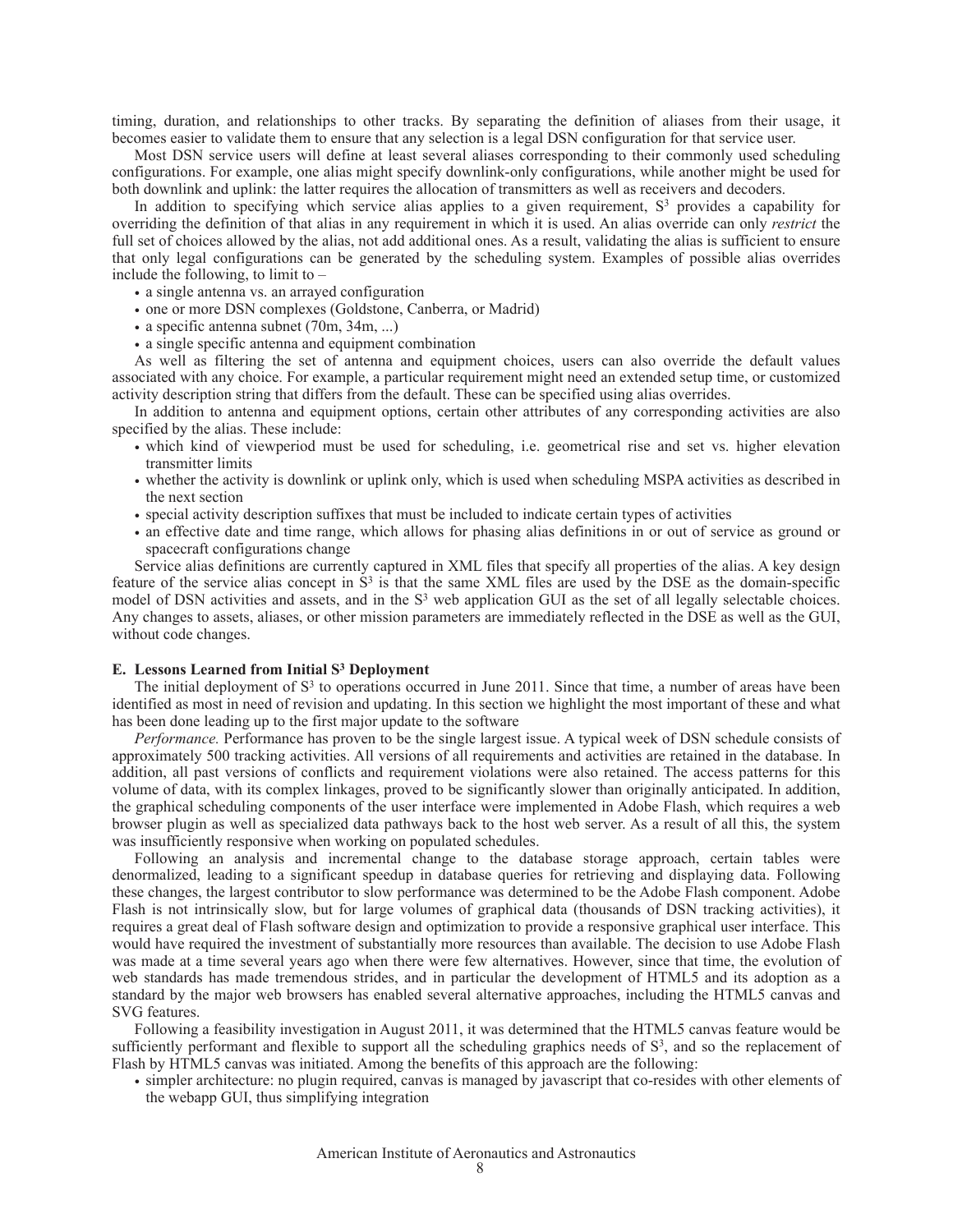

**Figure 3. Example of an HTML5 canvas view of a portion of the DSN schedule.** *Mousing over a track brings up a transient window with detailed information about the activity (lower right). In this view, different missions are color coded, and setup/teardown is indicated by the black segments at the top left and right of each activity. Each timeline represents one of the DSN antennas.*

- no vendor lock-in: the HTML5 canvas element is supported by all major browser platforms
- performance improvements driven by browser vendors: all of the browser platforms have made large javascript performance improvements, which can be leveraged by a canvas GUI scheduling component

As a rough measure, the HTML5 canvas component (Figure 3) turned out to provide about 10x faster performance when rendering schedules in the web GUI. As a representative point, a one-week schedule containing about 500 activities can be displayed in about 2 seconds, while an 8-week schedule with 4,000 activities takes less than 8 seconds. These times can be reduced when running over a slower network connection, or on a computer where the browser is competing for resources with other applications.

*Traceability*. Although S<sup>3</sup> retains the history of every track and requirement in the database, there were no features initially included to report this information out to users. From a usability perspective, users wanted to know not just what the current proposed or approved schedule contained, but how it got that way. In response, several features were added in the latest update to make it possible for users to see this information:

- all of the actions taken in a workspace (shared or private), with timestamp, details about the activity, and who performed it
- the history of previous versions of an activity in a workspace or the master schedule
- the history of all activities derived from a specified requirement, in a workspace of the master

These history features make it possible to tell in detail how activities got to their final states in the schedule, arbitrarily long after the fact.

*Undo*. As with many web-based database applications, changes to the  $S<sup>3</sup>$  schedule were committed to the database when made, without a capability to "back up" in time and revert recent changes. As with traceability, this is a usability concern that has been addressed to some degree in the current S<sup>3</sup> release.

The use case of particular concern for "undo" was schedule editing, where users could potentially make a succession of track changes while trying to resolve a conflict, but then need to back up should the approach taken lead to a dead end. To address this, the HTML5 canvas revision of the schedule editor GUI provides for a client-side "change list" that is only committed to the database when specified by the user (or in certain other circumstances described below). Items in this change list are constantly displayed in the GUI and can be undone in reverse order, just as in a conventional desktop application such as a word processor. The format of the change list makes it easy to spot exactly what as changed, and multiple attribute changes to the same track are merged into a single item in the change list.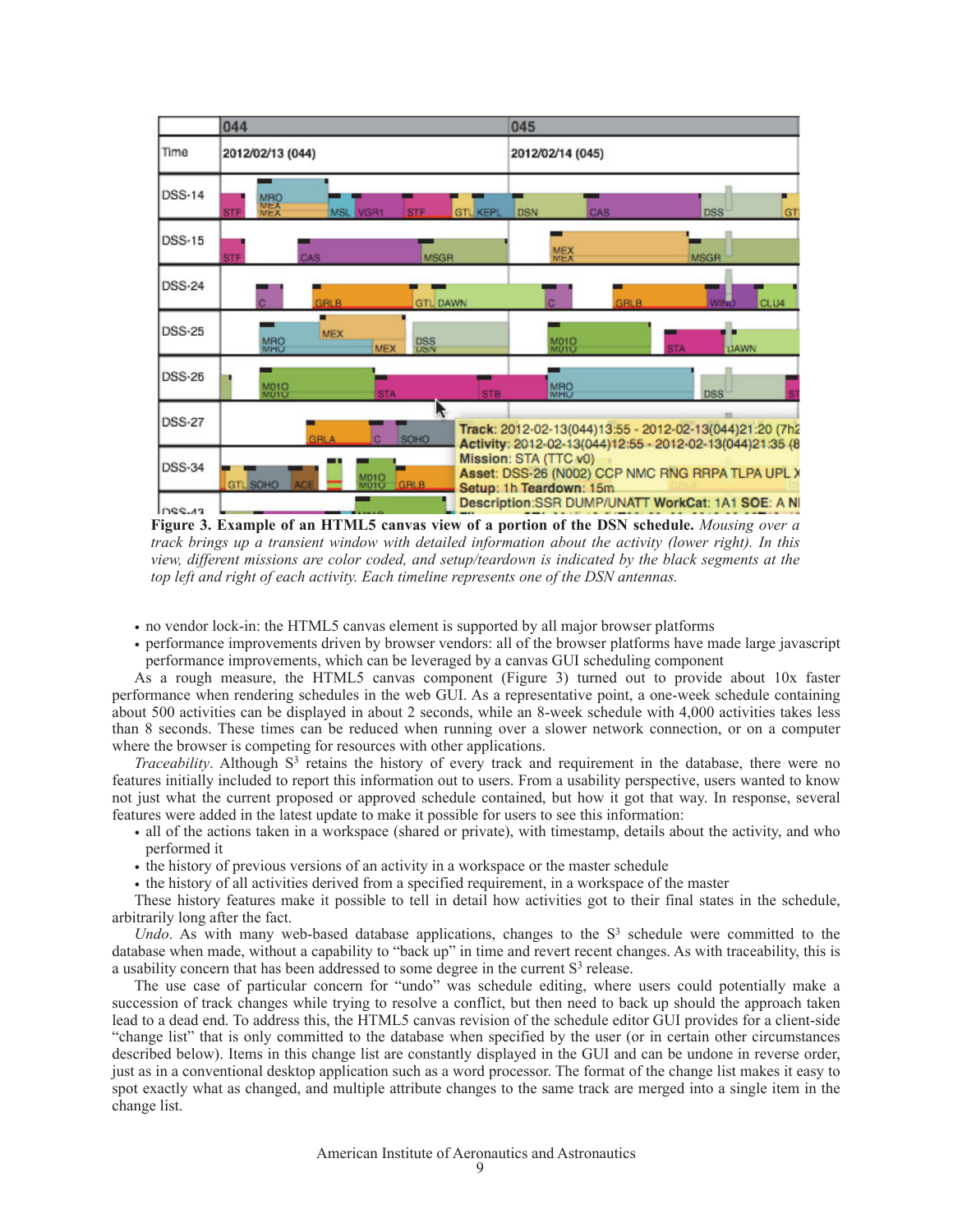The tradeoff with a client-side change list is that work can be lost in case the browser crashes, network connectivity is lost, or the user switches context and forgets to commit their pending changes. To mitigate this,  $S<sup>3</sup>$ has implemented an "auto-save" feature that commits changes after 20 items are put into the change list, or after 30 minutes of unsaved changes. In addition, the user is prevented from refreshing the page or switching to another  $S<sup>3</sup>$ context without confirming that the pending changes will be lost.

There is a second use case for "undo", not yet addressed, that of reverting back past explicit user "save" operations. S<sup>3</sup> already provides a "save point" function that allows the user to make a snapshot of the state of a workspace, then revert back to that state at any time in the future. A future feature under consideration is a way to create automatic save points before each user save operation, thus allowing the option to return to any previous state with minimal effort.

# **IV. Long Range Planning and Forecasting**

Long range planning is the most extended of the three phases of the DSN planning and scheduling process. The existing software tools used for this purpose were developed some years ago and have a number of shortcomings:

- they require users to provide requirement inputs in a week-by-week spreadsheet form, not necessarily straightforward to map to a mission planner's activity timeline
- they require a translation step by trained analysts in order to enter user input into the forecast database
- the statistical method used, that of approximately allocating time equally across legal times in view, has accuracy limitations, especially at fine time granularity
- DSN capabilities developed since the tools were written are not modeled, such as Multiple Spacecraft Per Antenna (MSPA), which is commonly used at Mars to maximize efficient network utilization

As a result, the DSN has started on the first phase of a project to replace the current long-range planning tools by a new capability, designated Loading Analysis and Planning Software (LAPS), building on the functionality provided by  $S<sup>3</sup>$  for mid-range scheduling. In this section we discuss how the  $S<sup>3</sup>$  capabilities described above are being leveraged to provide long-range planning functionality, and where some additional needs are being met by infusion of other new technologies.

#### **A. Similarities and differences between DSN long-range and mid-range processes**

By necessity, there are many similarities between the mid- and long-range processes. Underlying both is the set of current and future DSN assets, including antennas and equipment, some coming into service and others being decommissioned. Both are based on DSN usage requirements from a varying mission set with a wide range of timedependent tracking and navigation needs. Both are charged with arriving at an ultimately feasible allocation of DSN resources by balancing user needs and resolving periods of resource contention.

However, long-range planning has some significant differences from mid-range:

- long-range planning has to deal with numerous and sometimes intrinsic sources of uncertainty, including:
- unpredictable spacecraft locations for some missions and trajectory types, leading to uncertainties in visibility times from the different DSN antennas
- unknown science targets beyond some time horizon in the future
- uncertainties in the mission set, due to funding changes, launch date changes, or mission extensions
- optimization criteria and scenarios differ from mid-range, where the main objectives are to minimize conflicts in the schedule and violations of user requirements; for long-range a variety of other objectives may come into play, including:
	- identifying best times to schedule extended downtime for preventive maintenance, minimizing the impact on active missions
	- identifying best times to schedule special flexible but resource intensive operations, such as reference frame calibration activities
	- maximizing the satisfaction of requirements where, due to contention, not all requirements can be satisfied across the entire DSN user base

In addition, long range planning needs to provide information to mission planners about where contention with critical events may occur, so that this can be taken into account as early as possible in each mission's planning process. In many cases this needs to be provided during the mission proposal phase when, for both feasibility and costing, is is necessary to map out DSN allocation needs to some preliminary level of accuracy. Such proposal studies also impose a requirement for protection of proprietary or competition-sensitive information, whereas the midrange process for DSN provides general access to scheduling requirements and to the schedule itself.

Finally, long-range planning needs to support specification of a more abstract type of requirement with less detail than would be acceptable in mid-range. This serves two purposes: it represents at a coarse level some of the uncertainty in requirements, and it makes it easier to specify "what if" alternative scenarios.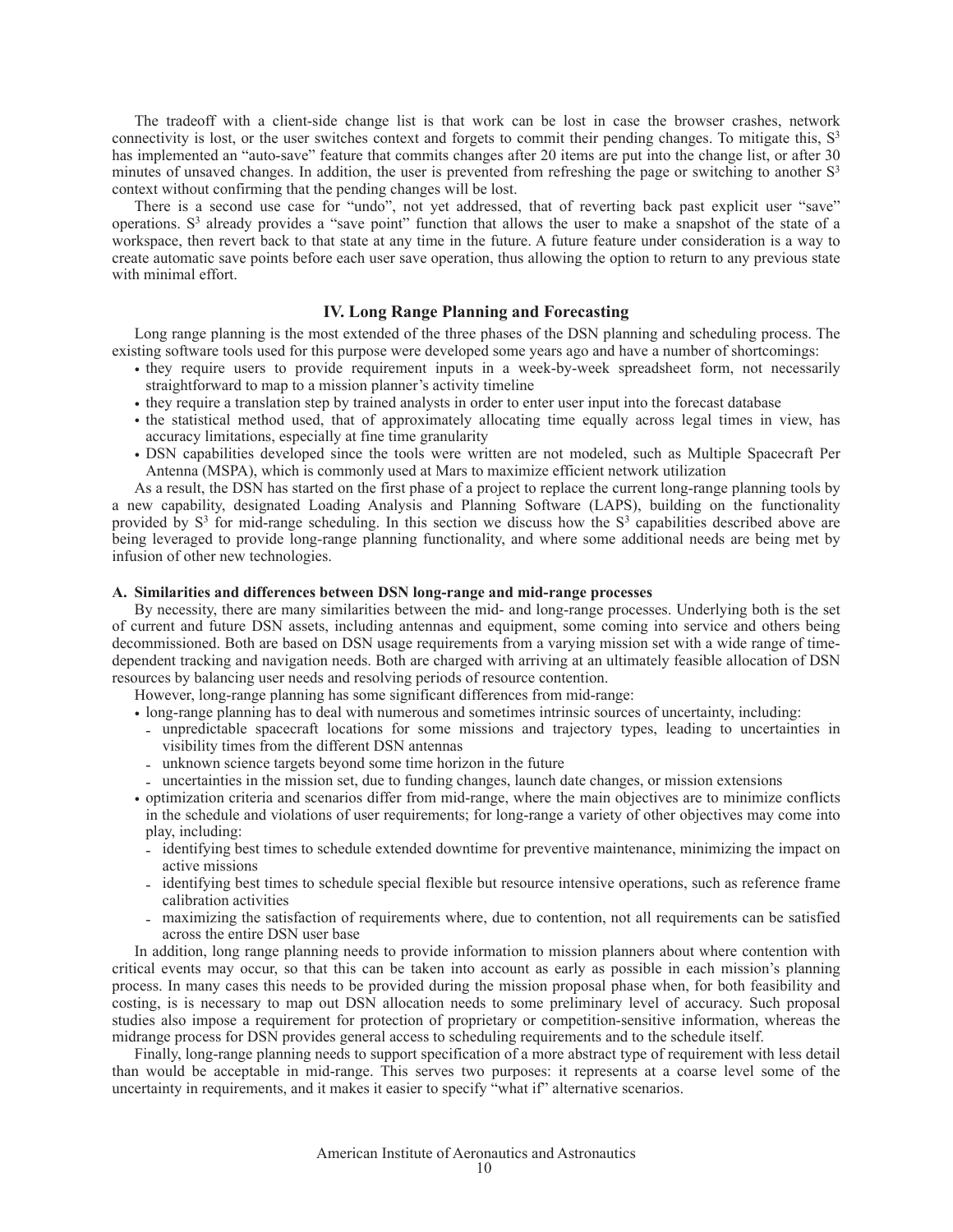# **B. Leveraged development of long-range planning and forecasting tools for DSN**

Building first on the similarities noted above, the first phase of development of LAPS tools will make direct use of a number of capabilities already deployed operationally in the mid-range  $S<sup>3</sup>$  software, including:

- the model of DSN asset availability including antennas and equipment, with time-varying availability for new construction or new types of equipment, and out-of-service dates for retired assets
- the model of DSN user and mission types, including
- ground- and space-based users, schedulable on non-interference basis or not
- multi-spacecraft constellations
- Multiple Spacecraft Per Antennas (MSPA) groupings and their special scheduling rules
- the service alias model, which defines what asset sets are allowable and preferable for a user, depending on the service desired (described in more detail in Section III.C)
- the viewperiod model, specifying legal visibility intervals of various types, calculated by the Service Preparation System and imported in a form optimized for scheduling
- the scheduling requirement model, allowing (but not requiring) allocation needs to be specified to the same level of detail as mid-range requirements (Section III.B), should such detail be both available and necessary for the type of study to be undertaken
- the DSN Scheduling Engine algorithms used in the mid-range process, which would allow for fully detailed "what if" generation of hypothetical mid-range schedule periods in those cases where sufficient detail is available to warrant this level of analysis

Re-use of the S<sup>3</sup> software base in these areas provides a large degree of leverage in the development of LAPS, but several other areas are also being addressed with additional capabilities:

- a planning request representation to allow for more abstract and high-level specification of allocation needs than the scheduling requirement model allows (for example "3x 8hr tracks/week on 34m BWG for the 6 months of interplanetary cruise"); at the same time, planning requests will be convertible automatically into mid-range scheduling requests into order to minimize duplicate data entry and speed up the mid-range process
- the capability to define and run planning scenarios in an automated way, such as:
	- to assess a range of options for downtime placement
	- to evaluate nominal and fallback requirement options for resource contention periods
	- to quantify the impact of a mission's alternative launch dates on projected resource loading
- a multi-objective optimization mechanism to automatically generate a portfolio of candidate plans/schedules optimizing the tradeoffs among multiple quantitive objectives

The incorporation of multi-objective optimization into LAPS offers a new way to optimize DSN resource allocations, taking into account that there is no single objective that captures all of the disparate goals and objectives that are important. Multi-objective optimization has been employed in a wide variety of problem domains, including scheduling for science missions<sup>16-19</sup> and generating some requirements inputs to the DSN mid-range process<sup>20</sup>.

The initial phase of LAPS development will encompass the modeling and optimization noted above. The second phase will extend the user interface elements of the software to allow end users, such as mission planners and schedulers, to directly enter their own planning requirements and conduct "what if" analyses using a baseline DSN asset and mission model. It will also include an extended report generation mechanism to generate a wider variety of tabular and graphical output formats.

# **V. Conclusion**

In this paper we have described the DSN scheduling process and software, including the initial operational deployment of the Service Scheduling Software  $(S<sup>3</sup>)$  system, and its ongoing extension to support long-range planning and forecasting.  $S<sup>3</sup>$  represents a new approach to scheduling the DSN, embodying a request-driven approach to scheduling along with a collaborative peer-to-peer negotiation environment using modern web application and database technology. Future work is expected to address a number of areas including:

- *extension to real-time scheduling* as described above, this third phase of the DSN scheduling process covers the period from execution out to about several weeks in the future. Extending  $S<sup>3</sup>$  to support this phase involves some challenging technical problems of integration with existing systems and support for contingency scheduling (e.g. launch slips, unplanned asset downtime); at the same time, bringing the information model of  $S<sup>3</sup>$  into the real-time domain will allow for decision making across options that are not now possible
- *cross-network scheduling* NASA has recommended<sup>21</sup> integrating access to the capabilities provided by its three major networks: DSN, the Space Network (SN), and the Near Earth Network (NEN). For those users requiring services from two or all three of these networks, such integration would be a source of significantly improved efficiency and cost savings.  $S<sup>3</sup>$  has the potential to serve as a common scheduling platform in this regard – it is interesting to note that nowhere on the  $S<sup>3</sup>$  scheduling request editor main UI is there any indication that the user is working with the DSN; this is apparent only when drilling down into the detailed visibility and event intervals, and service alias definitions.